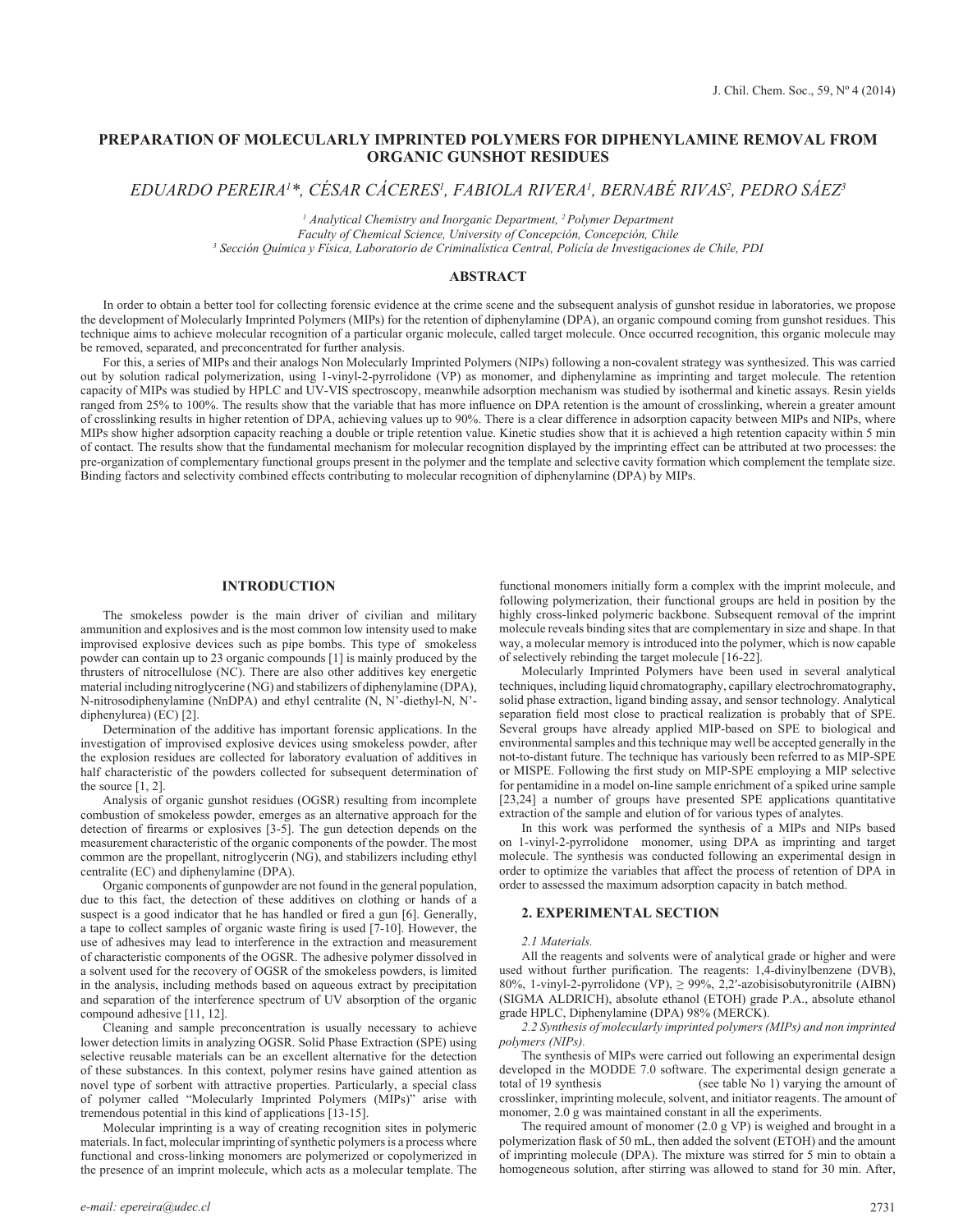the required volume of crosslinker reagent (DVB) was added and stirred for 5 min. Following, the required amount of initiator (AIBN) was dissolved in the minimum amount of solvent. This mixture was bubbled with  $N_2$  (g) with a Pasteur pipette for 5 min and then fill the tube with a balloon inflated with  $N_2(g)$ for generating an inert atmosphere. The tubes were brought to a thermostatic bath at 70°C for 24 h. Once the synthesis is complete the MIPs were removed from the polymerization flask and carried out a crucible coupled to a vacuum filtration system, and then proceed to wash the polymer with 300 mL of ethanol and 200 mL of milliQ water. After washing the resin, this is put into a Petri dish in an oven at 40 °C, up to constant weight.

**Table 1**. Experimental conditions for the synthesis of MIP according to experimental design

| No of<br>Exp. | Mass of<br>Initiator<br>AIBN(g) | Volume of<br>Crosslinker<br>$DVB$ (mL) | Volume<br>of Solvent<br>Ethanol (mL) | Mass of<br>Imprinting<br>Molecule<br>DPA(g) |
|---------------|---------------------------------|----------------------------------------|--------------------------------------|---------------------------------------------|
| $MIP-1$       | 0.0296                          | 1.30                                   | $\overline{2}$                       | 0.3050                                      |
| $MIP-2$       | 0.0886                          | 1.30                                   | $\overline{2}$                       | 0.3050                                      |
| $MIP-3$       | 0.0296                          | 7.81                                   | $\overline{c}$                       | 0.3050                                      |
| $MIP-4$       | 0.0886                          | 7.81                                   | $\overline{c}$                       | 0.3050                                      |
| $MIP-5$       | 0.0296                          | 1.30                                   | 10                                   | 0.3050                                      |
| MIP-6         | 0.0886                          | 1.30                                   | 10                                   | 0.3050                                      |
| $MIP-7$       | 0.0296                          | 7.81                                   | 10                                   | 0.3050                                      |
| $MIP-8$       | 0.0886                          | 7.81                                   | 10                                   | 0.3050                                      |
| MIP-9         | 0.0296                          | 1.30                                   | $\overline{2}$                       | 0.9130                                      |
| $MIP-10$      | 0.0886                          | 1.30                                   | $\overline{2}$                       | 0.9130                                      |
| $MIP-11$      | 0.0296                          | 7.81                                   | $\overline{2}$                       | 0.9130                                      |
| $MIP-12$      | 0.0886                          | 7.81                                   | $\overline{2}$                       | 0.9130                                      |
| $MIP-13$      | 0.0296                          | 1.30                                   | 10                                   | 0.9130                                      |
| $MIP-14$      | 0.0886                          | 1.30                                   | 10                                   | 0.9130                                      |
| $MIP-15$      | 0.0296                          | 7.81                                   | 10                                   | 0.9130                                      |
| $MIP-16$      | 0.0886                          | 7.81                                   | 10                                   | 0.9130                                      |
| $MIP-17$      | 0.0591                          | 4.56                                   | 6                                    | 0.6090                                      |
| $MIP-18$      | 0.0591                          | 4.56                                   | 6                                    | 0.6090                                      |
| $MIP-19$      | 0.0591                          | 4.56                                   | 6                                    | 0.6090                                      |

The non molecularly imprinted polymers (NIPs) were synthesized under the same conditions as MIPs but in the absence of the imprinting molecule.

*2.3 Removal of the imprinting molecule.*

The removal of the imprinting molecule (DPA) was performed with the dry MIPs. These are brought into a beaker of 250 mL, then was added 150 mL of methanol, stirred for a few min and allowed to stand for 1 h. Finally, the supernatant was removed through decantation. The procedure was repeated 3 times. After that the resin was brought to a crucible coupled to a vacuum filtration system, filtered and brought to a Petri dish to subsequently carry the resin to the oven at 40 °C up to constant weight.

### *2.4 Grinding and sieving of MIPs and NIPs.*

Once dried, MIPs were sieved using sieves proceeded particle size of 250 mm, 180 mm and 100 mm. For all subsequent studies the used fraction of particle size was 100-180 mm. The resin remaining in the fraction above 180 mm was taken to a mill to obtain the desired granulometry of the resin.

*2.6 Characterization of MIPs and NIPs through FT-IR and SEM*

The infrared spectra of the MIPs samples in KBr pellets were obtained on a Nicolet Magna 550, in the range of 4000-400 cm-1. Moreover the samples were analyzed by scanning electron microscopy (SEM) in a JEOL JSM-6380 LV using an acceleration voltage of 20 kV and different magnification ranges.

*2.5 Retention studies for MIPs and NIPs in batch method.*

In a 15 mL falcon tube was added 100 mg of MIP or NIP and 10 mL of 100 ppm standard solution of diphenylamine. This mixture was stirred for 1 h on a reciprocal shaker. Then centrifuged for 5 min and the supernatant was

filtered through PVDF membrane filter 0.22 mm and placed into an Eppendorf tubes. The concentration of DPA in the supernatant was measured by HPLC or UV-VIS spectrometry.

The HPLC method was developed using a YL 9100 HPLC System with a quaternary pump YL9110, Degasser YL9101, UV/VIS diode array Detector YL 9160, Injector, loop of 20 μL, integration system and data logging Clarity-Chromatography SW, C8 Symmetry® column, 5 µm, 4.6×250 mm Waters, membrane filter PVDF 0.45 µm, 47 mm of Diameter, Durapore®, and a syringe of 50 µL SGE Analytical Science. The chromatographic conditions of analysis of DPA were; mobile phase: MeOH:H<sub>2</sub>O 80:20, column temperature: 25°C, flow of mobile phase: 0.7 mL/min, time of Analysis: 15 min, injection volume: 20 µL, wave length: 284 nm.

#### *2.6 Kinetics studies.*

In order to measure the retention capacity at different contact times, 100 mg of MIP or NIP and 10 mL of 100 ppm standard solution of DPA were added to each one of 8 falcon tubes. The 8 tubes were brought to a reciprocal shaker, removing the tubes at 0, 5, 10, 15, 30, 45, 60 and 90 min. After that, the tube was rushed to the centrifuge for 3 min and the supernatant liquid was filtered with PVDF membrane filter 0.22 mm and placed into an Eppendorf tube.

The concentration of DPA in the supernatant was measured by HPLC or UV-VIS spectrometry.

## *2.7 Adsorption isotherms.*

The adsorption isotherms were performed with 8 different concentrations of DPA in the range of 50 to 5000 mg L-1 and 4 different temperatures 25, 30, 35, and 40 ° C. To each falcon tube were added 50 mg of MIP or NIP and 10 mL of the standard solution of DPA of the corresponding concentration. They were then taken to a shaking water bath for 24 h at a speed of 140 rpm at the corresponding temperature. At the end, the tubes were removed and centrifuged for 2 min at 4000 rpm. The supernatant was brought to an Eppendorf tube and subsequently measuring the concentration of equilibrium DPA by HPLC or UV-VIS spectrometry.

## **3. RESULTS AND DISCUSSION**

#### *3.1 Synthesis and Characterization of MIPs and NIPs*

According to the experimental design, a total of 19 MIPs produced in different experimental conditions were obtained. Figure 1 shows the yield for each one of them.



**Figure 1**. Yield of the synthesis of MIPs in different experimental conditions

The highest yields, between 70% and 80%, were for the MIPs obtained in the experimental conditions No 17, No. 18, and No. 19. It should be noted that these MIPs were synthesized in the same experimental conditions (see table 1), indicating that the polymerization process is reproducible under the same synthesis conditions. These experimental conditions correspond to a mean value of the amount of initiator, crosslinker, solvent, and imprinting molecule. The lowest yield, 35.3% and 24.6% were for the MIPs obtained in the experimental conditions No. 4 and No 12 respectively. These experimental conditions are characterized for higher amount of initiator, crosslinker, and imprinting molecule.

Figure 2 shows the FT-IR spectrum obtained for MIP-13. In general, the FT-IR spectra for all the MIPs are very similar each to other, consistent with the fact that all the products were synthesized based on same monomer,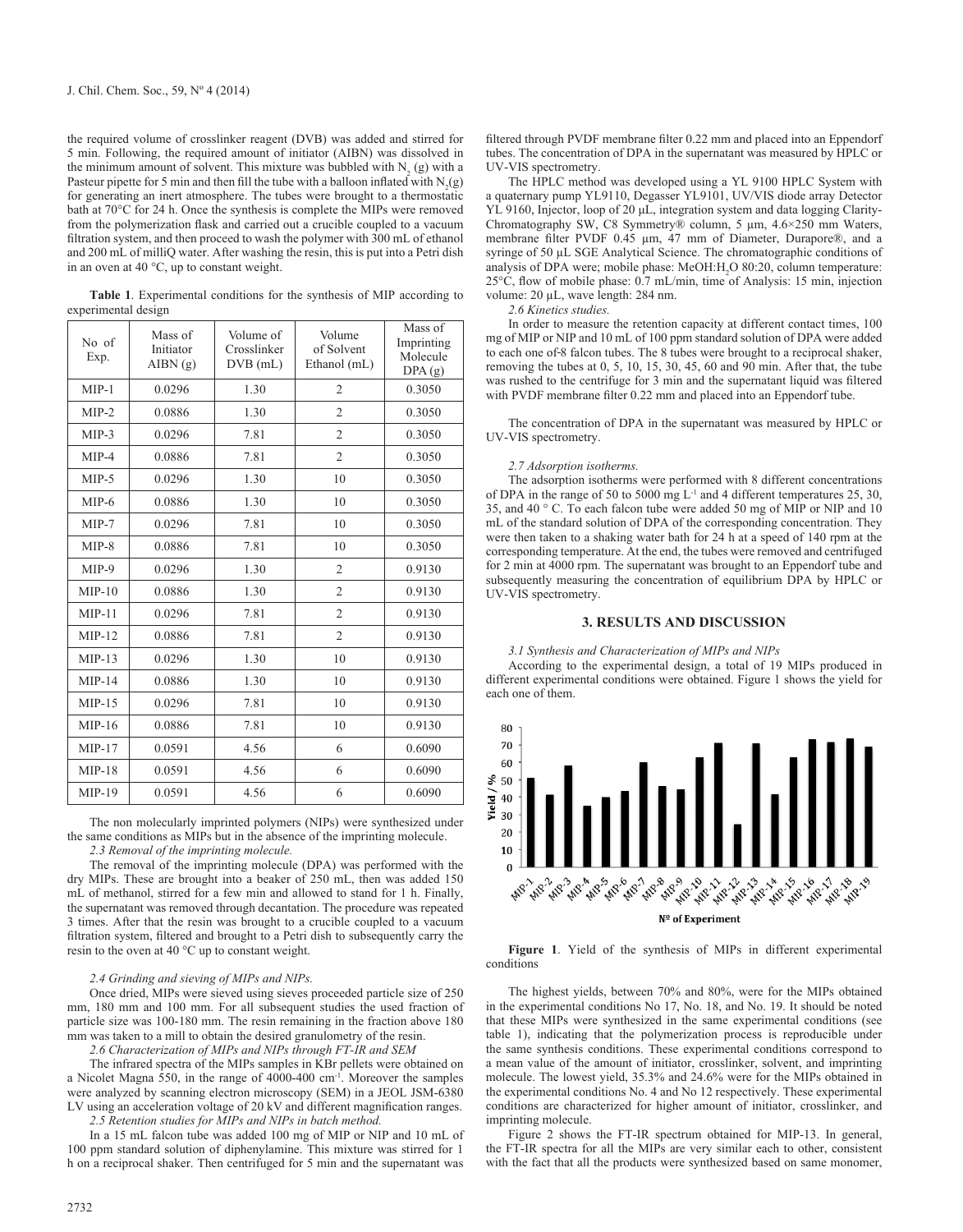1-vinyl-2-pyrrolidone and crosslinker, divinylbenzene. It is also important to note that there is no significant difference between MIPs and NIPs. Poly N-vinylpyrrolidone has a characteristic, a relatively broad, infrared band at 1682 cm−1 that is attributed to a mixed mode containing major contributions from the carbonyl and N–C stretching vibrations. The absorption band at 2923  $cm<sup>-1</sup>$  corresponding to the asymmetrical vibration of C-H bond of the -CH<sub>2</sub> polymer chain and the broad band centered at 3493 cm<sup>-1</sup> corresponds to water from humidity.



**Figure 2.** FT-IR spectrum for MIP-13 in KBr.

Figures 3a, 3b, 3c and 3d show the SEM micrographs for MIP-13, MIP-17, NIP-13, and NIP-17 respectively. The micrographs reveal clusters of spherical and tight particle size distribution for all cases. For MIP-17 and NIP-17 adopts a more spherical shape and a larger particle size. Either way the above to date, the effect of the template on the final particle size has not been sufficiently studied. In general in the synthesis of MIPs and NIPs are tries obtaining particles defined size and shape. To this should be controlled polymerization method since this affects the external and internal morphology of the polymer. Generally in a solution polymerization the particles are irregular in shape and size due to milling and sieving process, even due to some interaction sites that can be destroyed. To obtain spherical particles have been used some types of polymerization such as suspension polymerization, precipitation polymerization, interfacial polymerization, among others. Despite the difficulty of obtaining spherical particles by the solution polymerization has been reported that the use of excess porogenic solvent contributes to the formation of such particles because the polymer chains in formation are not able to occupy the total volume solvent to produce a dispersion of spherical particles separate from the solution. Also, has been reported that a slow polymerization process could result in the formation of spherical particles as it gives more time for the formation of such particles.



**Figure 3**. SEM images of (a) MIP-13. (b) MIP-17, (c) NIP-13, and (d) NIP-17

Another factor that can influence this fact is the use of a hydrophobic monomer and hydrophilic solvent, which may result in dissolution repulsion causing interfacial polymerization type, wherein this repulsion generated spherical particles. The last is the more plausible explanation for the morphology of our synthesized MIPs and NIPs.

#### *3.2* D*iphenylamine retention capacity of the synthesized MIPs*

The fundamental mechanism for molecular recognition displayed by the imprinting effect can be attributed to two processes: the pre-organization of complementary functional groups present in the polymer and the template and selective cavity formation that complement the template size. Binding factors and selectivity combined effects contributing to molecular recognition of MIPs.

Figure 4 shows the retention capacity of DPA by the 19 MIPs obtained according to the experimental design. Most of the MIPs show a similar retention of DPA with lower values for MIP-4 and MIP-11, around 80% and higher values for MIP-9, MIP-14, and MIP-17, around 90%. These high retention capacity indicate a strong interaction between DPA and the basic



**Figure 4**. DPA retention capacity of MIPs synthesized according to the experimental design

repeat unit of N-vinylpyrrolidone. The main interaction is the hydrogen bond between the amino group of the DPA and the carbonyl group of N-vinylpyrrolidone unit (see figure 5). Also is possible see that the retention capacity is slightly affected by the experimental variables used.



**Figure 5**. Scheme of possible nonbonding interactions between DPA and the monomer 1-vinyl-2-pyrrolidone

In order to determine the simultaneous influence of the crosslinker content in MIPs yield and DPA retention capacity, a ternary plot of theses three variables was obtained (see figure 6).

From these representations, different tendencies can be observed varying the amounts of crosslinker. Groups of three levels of crosslinker used, 25%, 50 % and 75 % are clearly observed. This indicates that the other studied variables, such as, amount of template molecule, solvent and initiator, have less effect on the yield and retention capacity of the MIPs obtained. However, considering the variable amount of crosslinker, it can be seen that this is the most important factor in the yield of the synthesis and at the same time is related, in a lesser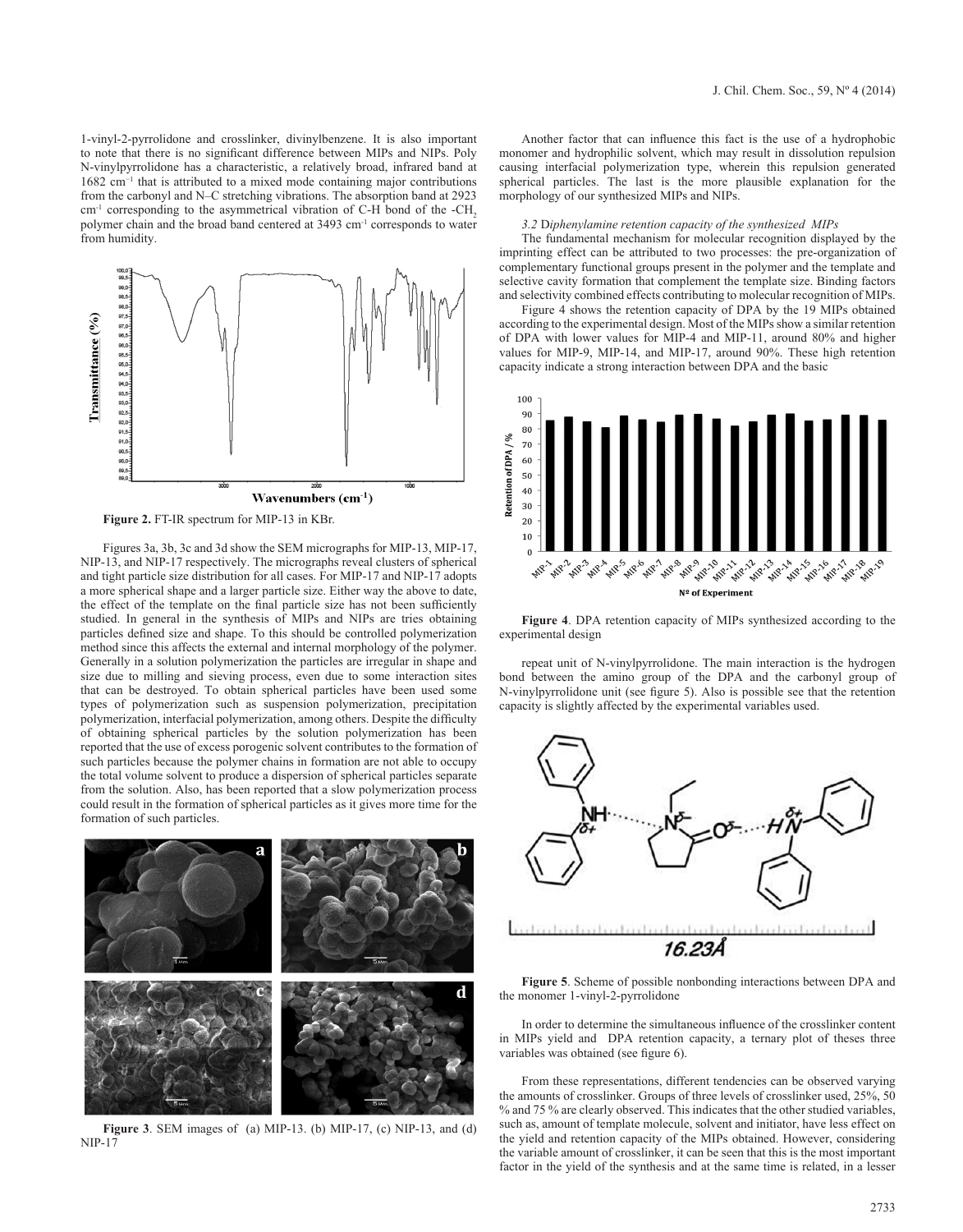extent, with retention capacity of MIPs. Thus, as the amount of crosslinking increases, the yield of the synthesis of MIPs decreases, with yields of about 25-30%, while for lower amounts of crosslinker, the synthesis yield reaches higher values around of 80%. In the synthesis systems with less amount crosslinking, decreases the likelihood of homopolymerization of this, so that more crosslinked MIPs are obtained, enhancing its yield and diminishing the loss in the different cycles of washing and drying.

With this in mind we proceed to take the best mini-MIPs, i.e. those with the best performance in the synthesis, and the best retention rates of DPA. The polymers were selected from the experiment No 13 and No 17. These particular experiments were synthesized again but in greater amount for subsequent experiments and were renowned as MIP I and MIP II. For these experiments the yield of the synthesis was 41.5% and 65.1% respectively. The analogous NIPs, used for template control, were synthesized in the same experimental conditions than MIPs but in absence of template molecule.



**Figure 6**. Ternary plot of DPA retention capacity for 19 MIPs. Crosslinker content (a) 50 mol %, (b) 175 mol %, and (c) 300 mol %

### *3.3 Diphenylamine retention studies by selected MIPs and NIPs.*

As previously mentioned, the MIPs that showed higher performance and retention rate were synthesized in greater amounts. The retention capacity was studied in batch method by contact of MIP with a 100 ppm DPA solution. After that, the DPA concentration in the supernatant was measured using UV-VIS spectroscopy. This was achieved with a DPA calibration curve using patterns from 2 to 10 ppm (see figure 7).



**Figure 7.** Calibration curve for DPA in UV-visible spectrophotometer, at 6 different concentrations, the solvent is 50-50 ethanol-water mixture.

In figure 8, DPA retention capacity for selected MIPs and NIPs are showed. The retention capacity for MIPs I and II are very similar, reaching values close to 75%, meanwhile the retention capacity for NIP I and II are also similar between them and slightly lower than MIPs.



**Figure 8.** Retention of DPA for MIPs and NIPs

Because of the low increase in the retention capacity of MIPs compared with NIPs, we can not conclude on the formation of the cavities during the template process. In order to get clear conclusions on this subject we must perform a more detailed study of retention, this will be discussed later in the discussion of the adsorption isotherms.

### *3.4 Adsorption isotherms.*

To determine the maximum adsorption capacity of polymer, adsorption isotherms are conducted to MIPs I and II and NIPs I and II. After obtaining the isotherms were fitted to two models of isotherms, Freundlich isotherms and Langmuir isotherms. With the data obtained from the isotherms were plotted linear expressions each isotherm model and then estimate the parameters associated with them.

#### *3.4.1 Freundlich and Langmuir linearized isotherms.*

Various mathematical models can be used to study experimental data adsorption isotherms. To analyze the data obtained in this work we use the Langmuir and Freundlich models. Fitting the data to the isotherm models can accurately describe the experimental results of the adsorption isotherms and to find the most appropriate model for our MIPs and NIPs.

From linearized Langmuir isotherm and Freundlich is possible to obtain the binding parameters, m, a, maximum adsorption capacity (Qmax), among others. These parameters can be set which is resin, which also presents a greater retention, or surface type resins presented.

Table No 2 shows the parameters obtained for each isotherm model.

For this system, both models show excellent linearity ( $\mathbb{R}^2 \geq 97\%$ ) both MIPs to NIPs.

Comparing the correlation coefficients between the 2 isotherm models used we can see that there is a greater linearity in the Langmuir isotherm indicating that the data obtained from the isotherms are better fitted to this model.

As the parameter m obtained from the Freundlich isotherm indicates a homogeneous surface (m> 1) with similar values between MIPs and NIPs.

Considering the Langmuir parameters we can conclude that the highest value for the maximum adsorption capacity corresponding to NIP I at 40°C whose value is 286 mg of DPA/g of NIP. In general the values of the binding constant (K) show an increase with increasing temperature. It is also important to note that in general for this system the values of adsorption capacity of MIPs are higher than in the NIPs in 2-fold maximum.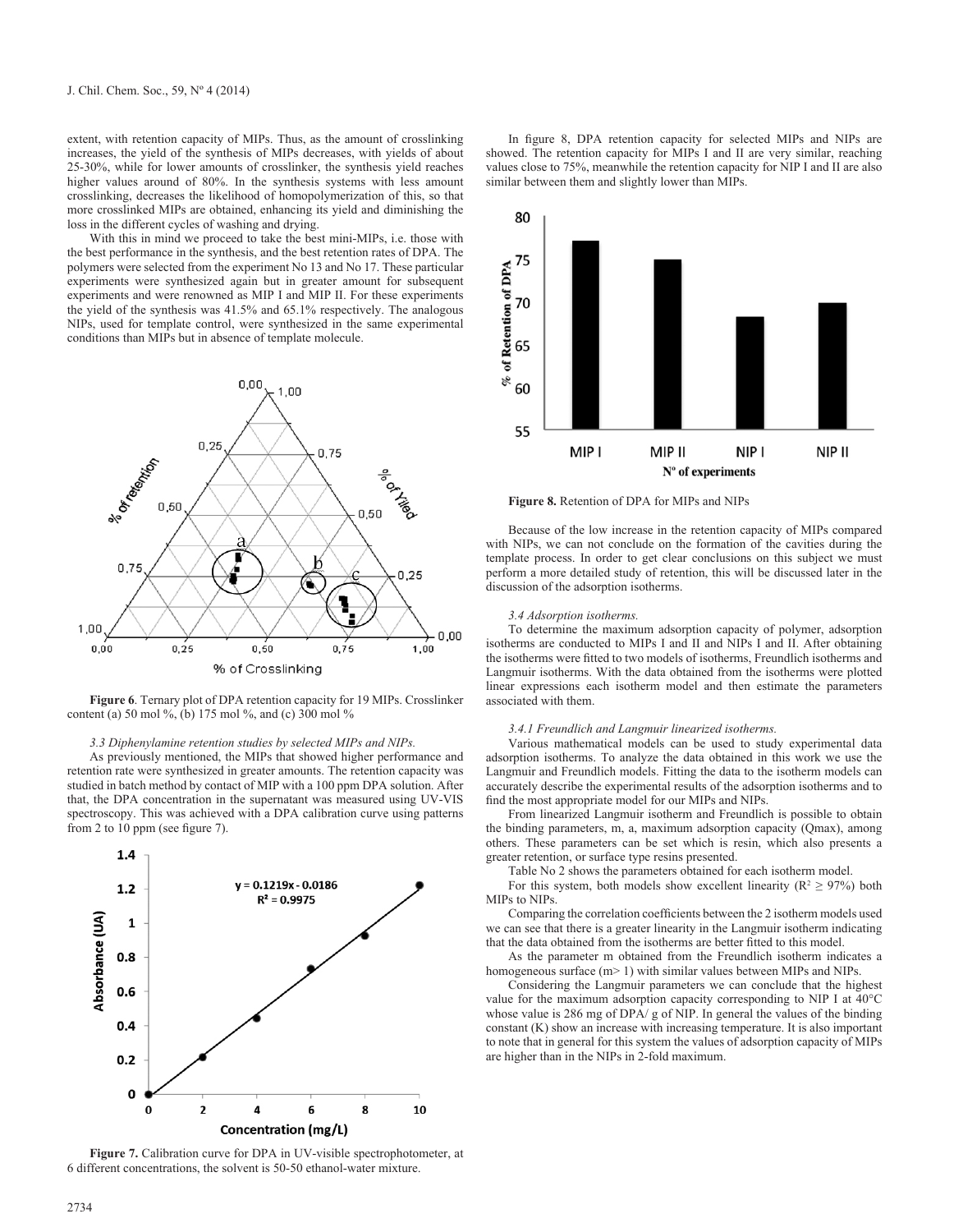|              |                       | <b>MIPs</b> |       |                |                |             |       | <b>NIPs</b> |       |       |                |             |                |
|--------------|-----------------------|-------------|-------|----------------|----------------|-------------|-------|-------------|-------|-------|----------------|-------------|----------------|
|              |                       |             |       | Freundlich     |                | Langmuir    |       | Freundlich  |       |       | Langmuir       |             |                |
| Sample       | Temp<br>$(^{\circ}C)$ | a           | m     | R <sup>2</sup> | Omax<br>(mg/g) | K(L)<br>mg) | $R^2$ | a           | m     | $R^2$ | Omax<br>(mg/g) | K(L)<br>mg) | R <sup>2</sup> |
| 1            | 25                    | 3013        | 1.426 | 0.981          | 139            | 360         | 1.000 | 4469        | 1.305 | 0.977 | 114            | 293         | 0.987          |
| T            | 30                    | 8300        | 1.234 | 0.968          | 123            | 405         | 0.992 | 9687        | 1.182 | 0.977 | 123            | 405         | 0.992          |
|              | 35                    | 4874        | 1.358 | 0.995          | 108            | 465         | 0.994 | *           | *     | *     | $\ast$         | *           | *              |
| I            | 40                    | 4787        | 1.342 | 0.989          | 99             | 505         | 0.986 | 5223        | 1.289 | 0.995 | 286            | 175         | 0.940          |
| $\mathbf{I}$ | 25                    | 3311        | 1.437 | 0.990          | 141            | 355         | 0.999 | 4047        | 1.344 | 0.995 | 156            | 213         | 0.998          |
| $\mathbf{I}$ | 30                    | 8078        | 1.239 | 0.959          | 156            | 320         | 0.999 | 7637        | 1.225 | 0.966 | 112            | 445         | 0.993          |
| $\mathbf{I}$ | 35                    | 4817        | 1.369 | 0.990          | 222            | 225         | 0.961 | 3036        | 1.454 | 0.980 | 94             | 530         | 0.984          |
| $\mathbf{I}$ | 40                    | 4722        | 1.359 | 0.989          | 161            | 310         | 0.999 | 3273        | 1.416 | 0.995 | 102            | 490         | 0.993          |

**Table 2.** Binding parameters calculated from Langmuir and Freundlich isotherms linearized to MIPs and NIPs.

For systems MIP I and MIP II are a clear trend, there is greater retention capacity in MIPs, comparing it with the NIPs. Also notice that the MIP II has a higher maximum retention capacity compared to system MIP I, this is because the MIP II system was synthesized using a higher percentage of cross-linking which could cause a more porous surface due a high crosslinking and hence greater retention.

#### *3.5 Kinetic study of the retention of DPA in MIPs.*

DPA adsorption reached equilibrium phase within a very short time period as shown in Figure 9a and 9b, this is attributed to the utilization of available adsorption sites on the polymer surface is almost immediate. As this happens in a very short time, the cavities generated in the polymer are saturated provokes DPA that there is a considerable increase in the percentage of retention.



**Figure 9.** Kinetic study of MIPs and NIPs, study of retention capacity of MIPs and NIPs in function of Time; a) is for MIP I and NIP I and b) is for MIP II and NIP II

As for differences between MIPs and NIPs observed the same trend described above, similarly behaving MIP and NIP for a particular polymer. It is also important to note that the kinetic study shows the same tendency to retain detail in the study of MIPs and NIPs retention.

## **4. CONCLUSIONS**

Using the solution radical polymerization it is possible to obtain polymers with good yields for most experiments. With this polymerization technique agglomerated spherical particles were obtained with regular and constant diameters close to 2.5 micrometers. The fact of obtaining spherical particles is very important because in spite of uncontrolled synthesis variables to obtain a particular particle type were obtained.

The use of multivariate analysis indicates that the variable most influential in the percentage yield of polymers and DPA retention is the amount of crosslinking.

The kinetic study shows that the retention of DPA is practically immediate, and showing a maximum retention rate in the first 5 min of contact

By comparing the maximum adsorption capacity for polymers is concluded

that there is a difference between MIPs and NIPs, with the MIPs which have a higher retention capacity due to cavities generated during the printing process. This is an indication that such systems could be used in the near future to preconcentrate organic gunshot residues in order to help the police in solving the crime.

## **ACKNOWLEDGEMENTS**

The authors thanks gratefully to research FONDECYT N° 1100775 for the financial support. C. Cáceres thank to CONICYT for Doctoral Fellowship No 21110603. CIPA CONICYT REGIONAL/CIPA/R08C1002.

### **5. REFERENCES**

- 1. C.M. Selavka, R.A. Strobel, R.E. Tontarski, The systematic identification of smokeless powders: an update, in: Proceedings of the Symposium on Analysis and Detection of Explosives.
- 2. C.L. Wallace, C.R. Midkiff Jr., in Smokeless powder characterization: an investigative tool in pipe bombings: J. Yinon (Ed.), Advances in Analysis